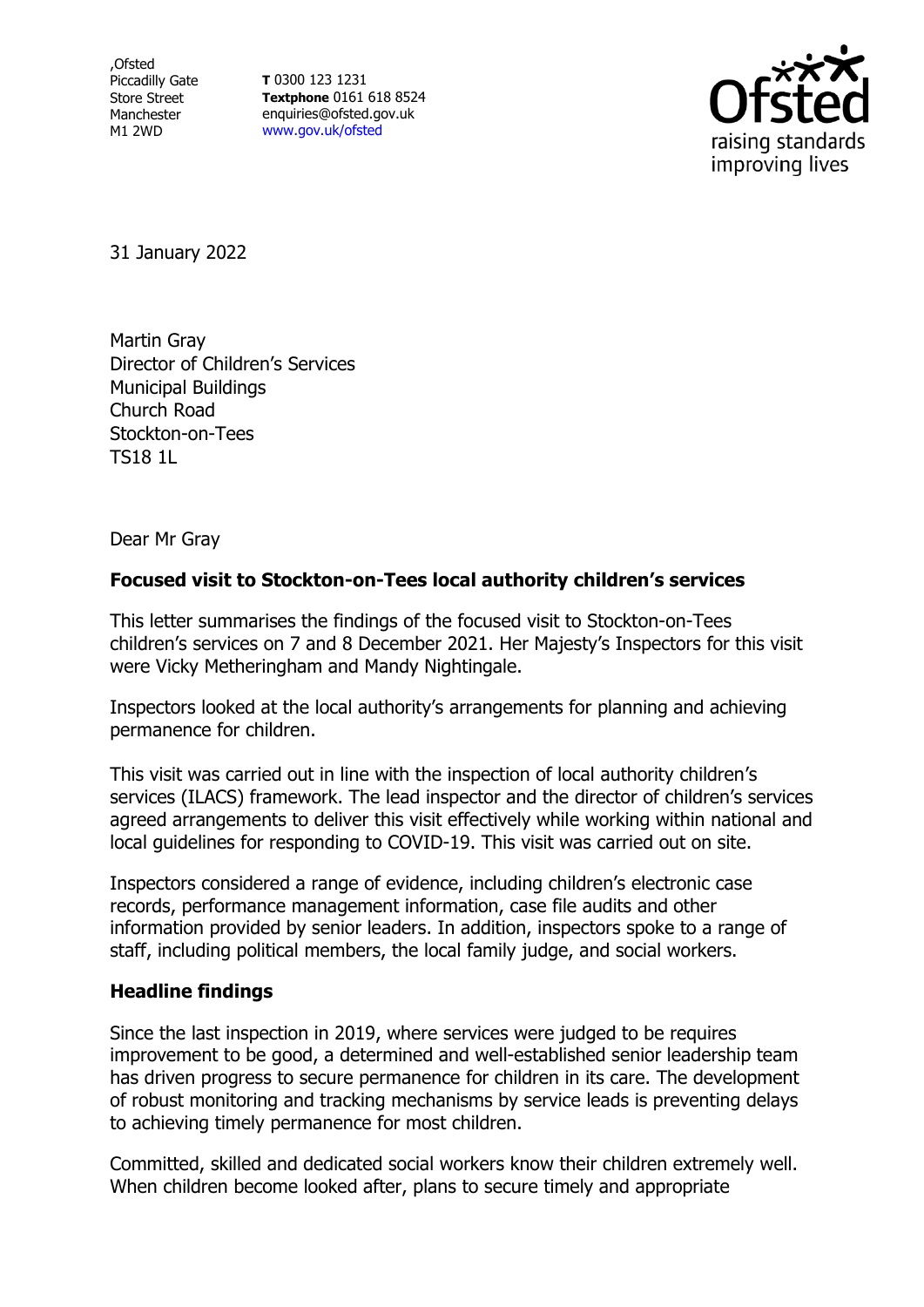

permanence options are rigorously overseen by the independent reviewing officer's scrutiny and challenge. When children live with connected carers, assessments of their suitability are not always completed before children are placed.

## **What needs to improve in this area of social work practice?**

■ The timeliness and quality of the assessment of regulation 24 carers.

## **Main findings**

COVID-19 rates in Stockton-on-Tees have been considerably above the national average, categorised as high risk throughout the pandemic. Senior leaders swiftly responded to the government requirements, recognising the impact that lockdown restrictions would have for their vulnerable children. Throughout this period, children continued to receive face-to-face visits. Social workers have been assisted to work flexibly from the home or office, and are provided with IT equipment and personal protective equipment so that they can continue to visit children and their families. Despite the pandemic, ambitious senior leaders have continued to focus their efforts on assisting children in their care to achieve permanence. Leaders are outward facing and seek external scrutiny to provide them with an evaluation of their improvement work. Social workers have felt very supported by senior leaders.

When children enter care, permanence planning begins swiftly. Good-quality and timely assessments completed by social workers provide detailed analysis as to why children become looked after. The use of multi-track planning is well thought through by social workers and their managers. A range of alternative care options for children are considered at the earliest possible opportunity. For many children, this planning begins before they enter care through a well-managed Public Law Outline process.

A weekly legal gateway panel and care planning panel have been implemented since the previous inspection. These are chaired and overseen by adept service leads. They provide an efficient forum for senior managers to oversee decision-making regarding permanence planning for children. This also ensures that plans for children are well informed and identify timebound actions to progress the child's plan. For a small number of children, there is a delay in initiating care proceedings for those who live with carers under a section 20 arrangement. However, senior managers have tight oversight of these children and set clear timescales about what social workers need to do, which are robustly monitored.

Social workers know their children extremely well. Competent social workers recognise and respond well to children's needs arising from diversity. They develop meaningful relationships with children through frequent and purposeful visits to them. The timing of these visits is led by children's needs, wishes and feelings. Direct work is undertaken with children using a variety of tools. This means that children are assisted to understand and contribute to their plans, are helped to prepare for future care arrangements and are supported to understand their life experiences.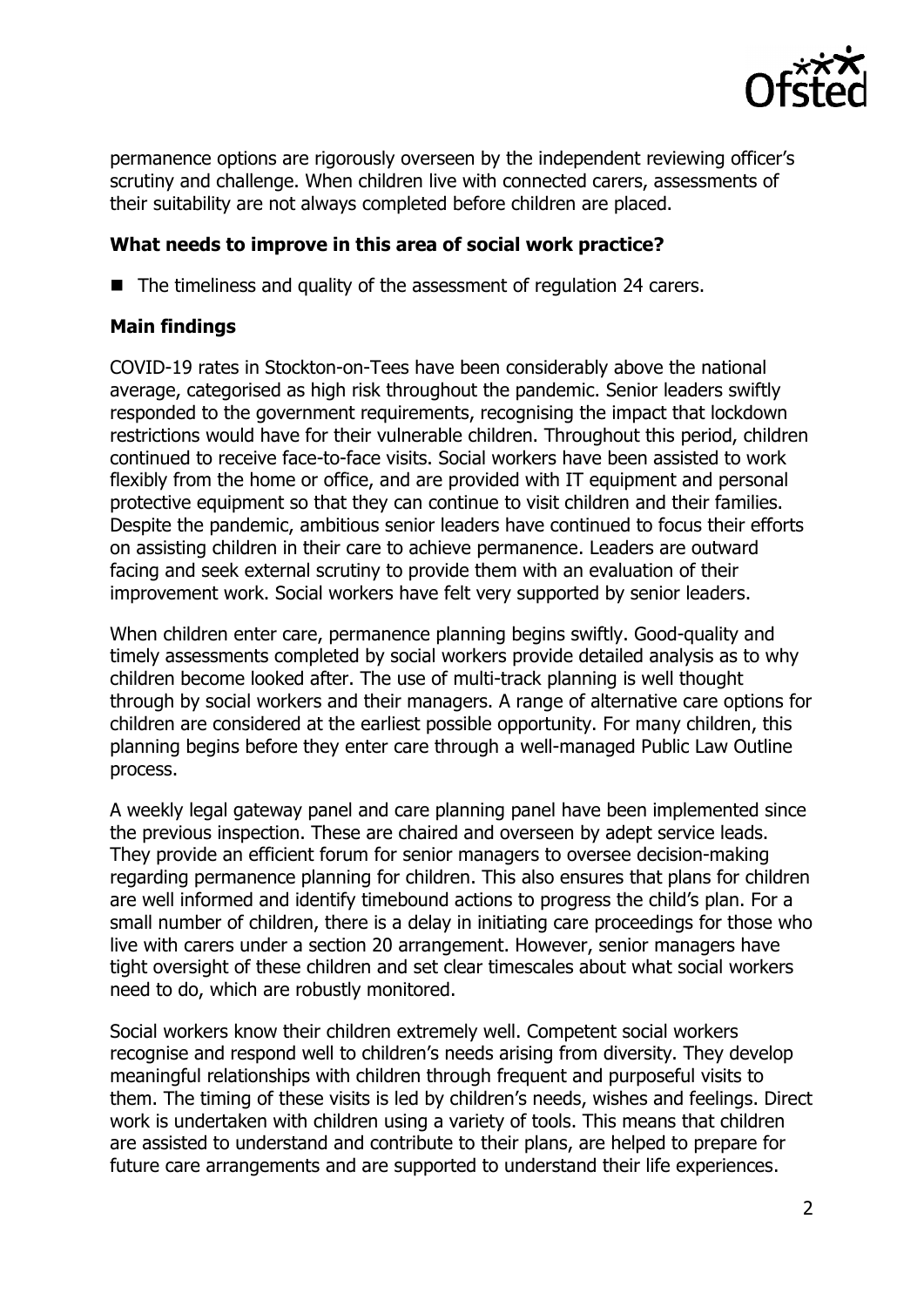

Social workers are determined that the children experience timely, high-quality care arrangements.

Social workers actively seek alternative arrangements for children with family and friends, both at the onset of children coming into care and through effective contingency planning during care proceedings. Social workers are very committed to placing children within their extended family when assessments determine that a plan to return to their birth parents is no longer viable. For some children, these family placements are not approved before children are placed through the completion of a regulation 24 assessment. However, children's carers have been assessed through an initial viability assessment, which provides assurance that these carers can provide suitable accommodation for children. In a small number of children's cases where connected carers are unable to meet fostering regulations, if they are suitable and safe carers, strong leadership oversight and direction ensures that alternative legal orders are pursued. When family and friends are assessed and approved as connected carers, they are well supported by supervising social workers and the child's social worker.

When children require a placement away from their family home, careful consideration is given as to how foster carers and residential providers can meet children's needs. Unaccompanied asylum-seeking children are exceptionally well matched with experienced carers who ensure that their specific needs are met. When residential placements are deemed to be in children's best interests, a thorough consideration of available placements is undertaken to ensure that children's needs are appropriately met. Plans for children to live in long-term fostering arrangements are informed by children's wishes and their plans are ratified at children's reviews.

Social workers actively promote the use of special guardianship orders (SGO) for children at an early stage. Assessments of SGO carers consider the child's long-term needs and address how carers can meet their needs in the future. Comprehensive SGO support plans assist carers, emotionally, practically and financially. Where appropriate, children and their carers continue to receive support after the SGO order is granted.

When adoption is being considered for children, competent and child-centred social work assessments inform these plans. Service leads track and monitor all children with a potential plan of adoption. Increased consideration of foster to adopt placements and oversight of pre-birth planning is ensuring that children are provided with continuity of care and do not experience unnecessary placement moves.

Child-focused independent reviewing officers provide strong oversight of children's progress and challenge to their plans. They meet with children prior to their review meetings, and in between their reviews, to seek their views, which influence the planning for their care. Children's reviews are thorough, and they articulate clear recommendations that identify a range of timebound options which are assisting children to achieve timely permanence.